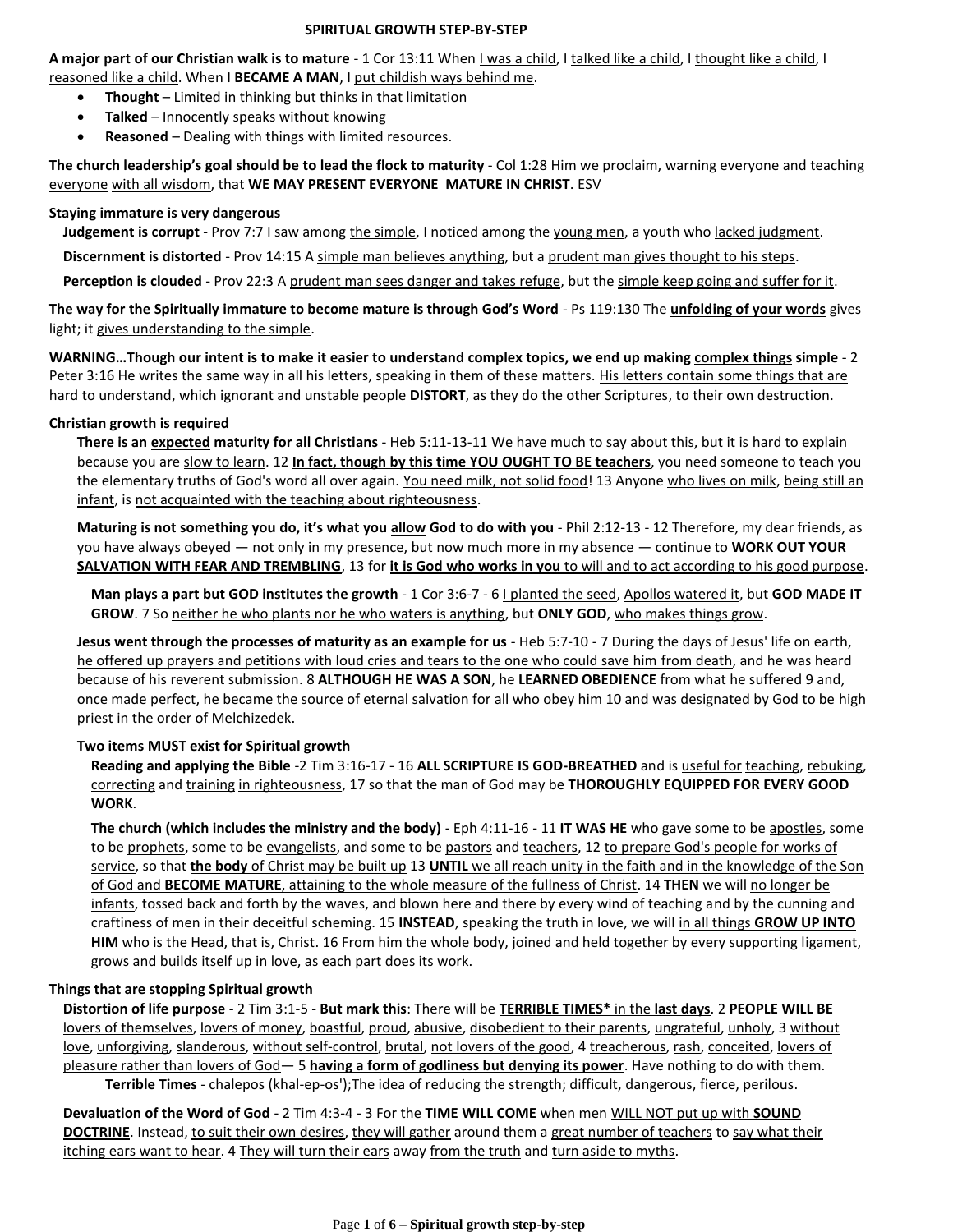#### **STAGES OF GROWTH**

Conception (accepting what's needed to be born again).

**Just because a person says they are Born again, doesn't mean they are Born again** - Matt 7:21-23 -21 "Not everyone who **SAYS TO ME**, 'Lord, Lord,' will enter the kingdom of heaven, but **ONLY HE WHO DOES** the will of my Father who is in heaven. 22 Many will say to me on that day, 'Lord, Lord, did we not prophesy in your name, and in your name drive out demons and perform many miracles?' 23 Then *I will tell them plainly*, '*I never knew you. Away from me, you evildoers!*'

**We must decide to let go in order to truly attach** - Luke 14:26-35 - 26 "If anyone comes to me and does not hate his father and mother, his wife and children, his brothers and sisters-yes, even his own life-**HE CANNOT BE MY DISCIPLE**. 27 And anyone who does not carry his cross and follow me **CANNOT BE MY DISCIPLE**. 28 "Suppose one of you wants to build a tower. Will he not first sit down and estimate the cost to see if he has enough money to complete it? 29 For if he lays the foundation and is not able to finish it, everyone who sees it will ridicule him, 30 saying, 'This fellow began to build and was not able to finish.' 31 "Or suppose a king is about to go to war against another king. Will he not first sit down and consider whether he is able with ten thousand men to oppose the one coming against him with twenty thousand? 32 If he is not able, he will send a delegation while the other is still a long way off and will ask for terms of peace. 33 **IN THE SAME WAY**, any of you who does not **GIVE UP EVERYTHING** he has **CANNOT BE MY DISCIPLE**. 34 "Salt is good, but if it loses its saltiness, how can it be made salty again? 35 It is fit neither for the soil nor for the manure pile; it is thrown out. "He who has ears to hear, let him hear."

- **Our family MUST BE within God**
- **Our marriage and other relationships MUST BE within God**
- **Our successes and plans MUST BE within God**

**"We" can no longer be the purpose of our lives** - Matt 16:24-26 - 24 Then Jesus said to his disciples, "If anyone would come after me, he **must deny himself** and **take up his cross** and **follow me**. 25 For whoever wants to save his life will lose it, but whoever loses his life **for me** will find it. 26 What good will it be for a man if he gains the whole world, yet forfeits his soul? Or what can a man give in exchange for his soul?

**We must humble ourselves to allow God to work with us** - Matt 18:3-4 - 3 And he said: "I tell you the truth, unless you change and become like little children, **you will never** enter the kingdom of heaven. 4 Therefore, whoever **HUMBLES HIMSELF** like this child is the greatest in the kingdom of heaven.

**Make no mistake, this is a clear process of change** - Rom 8:12-15 - 12 Therefore, brothers, **we have an obligation** — but it is not to the sinful nature, to live according to it. 13 For **if you live according to the sinful nature, YOU WILL DIE**; but **if by the Spirit you put to death the misdeeds of the body, YOU WILL LIVE**, 14 because those who are led by the Spirit of God are sons of God.

### **\* Conception is deciding to totally get rid of self and totally live for God**

Infancy (Starting new with everything).

We must totally stop being influenced by the world and grow by being influenced Spiritually - Rom 12:2 Do not conform any longer to the pattern of this world, but be transformed by the renewing of your mind. Then you will be able to test and approve what God's will is — his good, pleasing and perfect will.

**The Bible must be your life-book to keep you headed in the right direction** - 2 Tim 3:14-15 - 14 But as for you, continue in what you have learned and have become convinced of, because you know those from whom you learned it, 15 and how from infancy you have known the holy Scriptures, which are able to make you wise for salvation through faith in Christ Jesus.

**Make the word your main desire** - 1 Peter 2:1-3 - Therefore, rid yourselves of all malice and all deceit, hypocrisy, envy, and slander of every kind. 2 Like newborn babies, **CRAVE PURE SPIRITUAL MILK**, so that by it YOU MAY GROW up in your salvation, 3 now that you have tasted that the Lord is good.

**Don't just hear the Word do what it says (this is the difference maker)** - James 1:22-25 - 22 Do not merely listen to the word, and **so deceive yourselve**s. **DO WHAT IT SAYS**. 23 Anyone who listens to the word but does not do what it says is like a man who looks at his face in a mirror 24 and, after looking at himself, goes away and immediately forgets what he looks like. 25 But the man who looks intently into the perfect law that gives freedom, and continues to do this, not forgetting what he has heard, but doing it  $-$  he will be blessed in what he does.

**As new Christians we must set new goals** - Eph 4:17-24 - 17 So I tell you this, and insist on it in the Lord, that **YOU MUST NO LONGER LIVE AS THE GENTILES DO**, in the futility of their thinking. 18 They are darkened in their understanding and separated from the life of God because of the ignorance that is in them due to the hardening of their hearts. 19 Having lost all sensitivity, they have given themselves over to sensuality so as to indulge in every kind of impurity, with a continual lust for more. 20 **YOU, HOWEVER, DID NOT COME TO KNOW CHRIST THAT WAY**. 21 Surely you heard of him and were taught in him in accordance with the truth that is in Jesus. 22 You were taught, with regard to your former way of life, to put off your old self, which is being corrupted by its deceitful desires; 23 to be made new in the attitude of your minds; 24 and to put on the new self, created to be like God in true righteousness and holiness.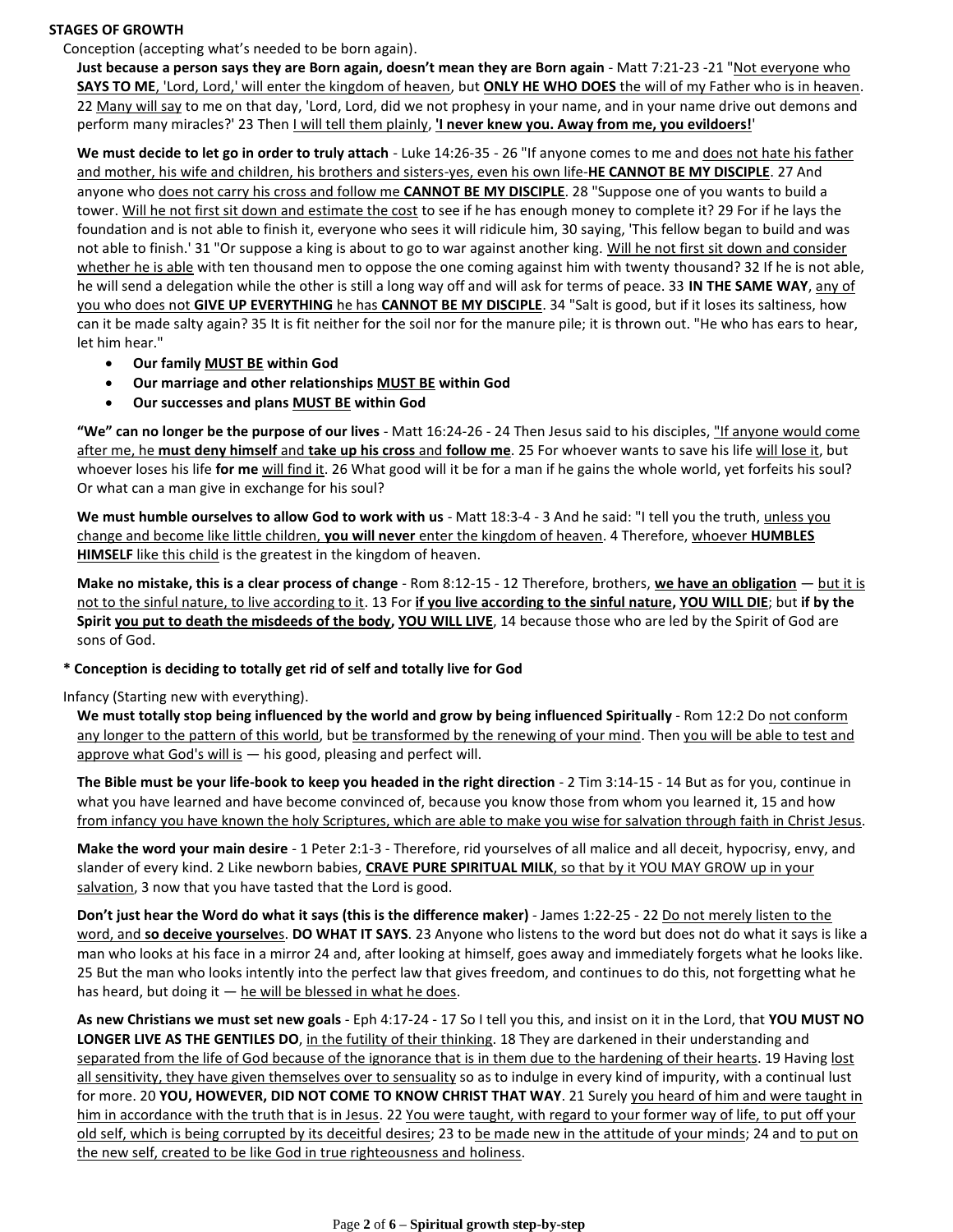- put off your old self, which is being corrupted by its deceitful desires
- put on the new self, created to be like God in true righteousness and holiness

be made new in the attitude of your minds

**Totally and unswervingly depending on God** - Prov 3:5-8 - 5 Trust in the LORD with all your heart and lean not on your own understanding; 6 in all your ways acknowledge him, and he will make your paths straight. 7 Do not be wise in your own eyes; fear the LORD and shun evil. 8 This will bring health to your body and nourishment to your bones.

### **\*Infancy is the conscious transformation from the fleshly Living to the Spiritual**

### Adolescent (older but still immature)

**You must make sure you are growing** - Heb 6:1 - Therefore let us leave the **elementary teachings** about Christ and go on to maturity, not laying again the foundation of repentance from acts that lead to death, and of faith in God,

We must change our way of thinking - 1 Cor 14:20 Brothers, stop thinking like children. In regard to evil be infants, but in your thinking be adults. **(\*Matt 18:3-4 - be infants,** \***1 Cor 13:11 – thinking as adults)**

**Be accountable for every minute of your life** - Eph 5:15-17 - 15 **Be very careful**, then, how you live-not as unwise but as wise, 16 making the **MOST OF EVERY OPPORTUNITY**, because the days are evil. 17 Therefore do not be foolish, but understand what the Lord's will is.

**Your spiritual growth must be deeper to where there is a change in how you see & do things** - Phil 1:9-10 - 9 And this is my prayer: that your love may abound more and more in **knowledge** and **depth** of **insigh**t, 10 so that you may be able to **discern** what is best and may be pure and blameless until the day of Christ,

**Don't become complacent, live for the Lord DAILY** - Col 1:10-12 - And we pray this in order that you may live a life worthy of the Lord and may please him in every way: bearing fruit in every good work, growing in the knowledge of God, 11 being strengthened with all power according to his glorious might so that you may have great endurance and patience, and joyfully 12 giving thanks to the Father, who has qualified you to share in the inheritance of the saints in the kingdom of light.

**Don't be misled by ungodly people and ungodly practices** - Col 2:18-19 - 18 Do not let anyone who delights in false humility and the worship of angels disqualify you for the prize. Such a person goes into great detail about what he has seen, and his unspiritual mind puffs him up with idle notions. 19 He has lost connection with the Head, from whom the whole body, supported and held together by its ligaments and sinews, grows as God causes it to grow.

**Don't become discouraged let God work you** - Heb 12:4-11 – As a Child is the time when molding is done 4 In your struggle against sin, you have not yet resisted to the point of shedding your blood. 5 And you have forgotten that word of encouragement that addresses you as sons: "My son, do not make light of the Lord's discipline, and do not lose heart when he rebukes you, 6 because the Lord disciplines those he loves, and he punishes everyone he accepts as a son." 7 Endure hardship as discipline; God is treating you as sons. For what son is not disciplined by his father? 8 If you are not disciplined (and everyone undergoes discipline), then you are illegitimate children and not true sons. 9 Moreover, we have all had human fathers who disciplined us and we respected them for it. How much more should we submit to the Father of our spirits and live! 10 Our fathers disciplined us for a little while as they thought best; but God disciplines us for our good, that we may share in his holiness. 11 No discipline seems pleasant at the time**, but painful**. Later on, however, it produces a harvest of righteousness and peace for those **who have been trained by it**.

### **\*In your Spiritual life, work to be totally responsible to God**

Mature (spiritually mature and still growing).

**Your primary focus will be Spirituality over everything else** - 1 Tim 4:7-8 - 7 Have nothing to do with godless myths and old wives' tales; rather, **TRAIN YOURSELF TO BE GODLY**. 8 For physical training is of some value, but godliness has value for all things, holding promise for both the present life and the life to come.

**You've matured when you are at peace all the time** - Matt 11:28-30 - 28 "Come to me, all you who are weary and burdened, and I will give you rest. 29 Take my yoke upon you and learn from me, for I am gentle and humble in heart, and you will find rest for your souls. 30 For my yoke is easy and my burden is light."

### **\*Do not mistake this for emotional peace**

**You will put NO confidence in the flesh** - Phil 3:3 For it is we who are the circumcision, we who worship by the Spirit of God, who glory in Christ Jesus, and who **PUT NO CONFIDENCE IN THE FLESH**—

**You'll be aware when the Word is misused as you continue to grow** - 2 Peter 3:17-18 - 17 Therefore, dear friends, since you already know this, **BE ON YOUR GUARD** so that you may not be carried away by the error of lawless men and fall from your secure position. 18 But grow in the grace and knowledge of our Lord and Savior Jesus Christ. To him be glory both now and forever! Amen.

**You'll rejoice in difficult situations knowing they are for your benefit** - James 1:2-4 - 2 **CONSIDER IT PURE JOY**, my brothers, whenever you face trials of many kinds, 3 because you know that the testing of your faith develops perseverance. 4 Perseverance must finish its work so that you may be mature and complete, not lacking anything.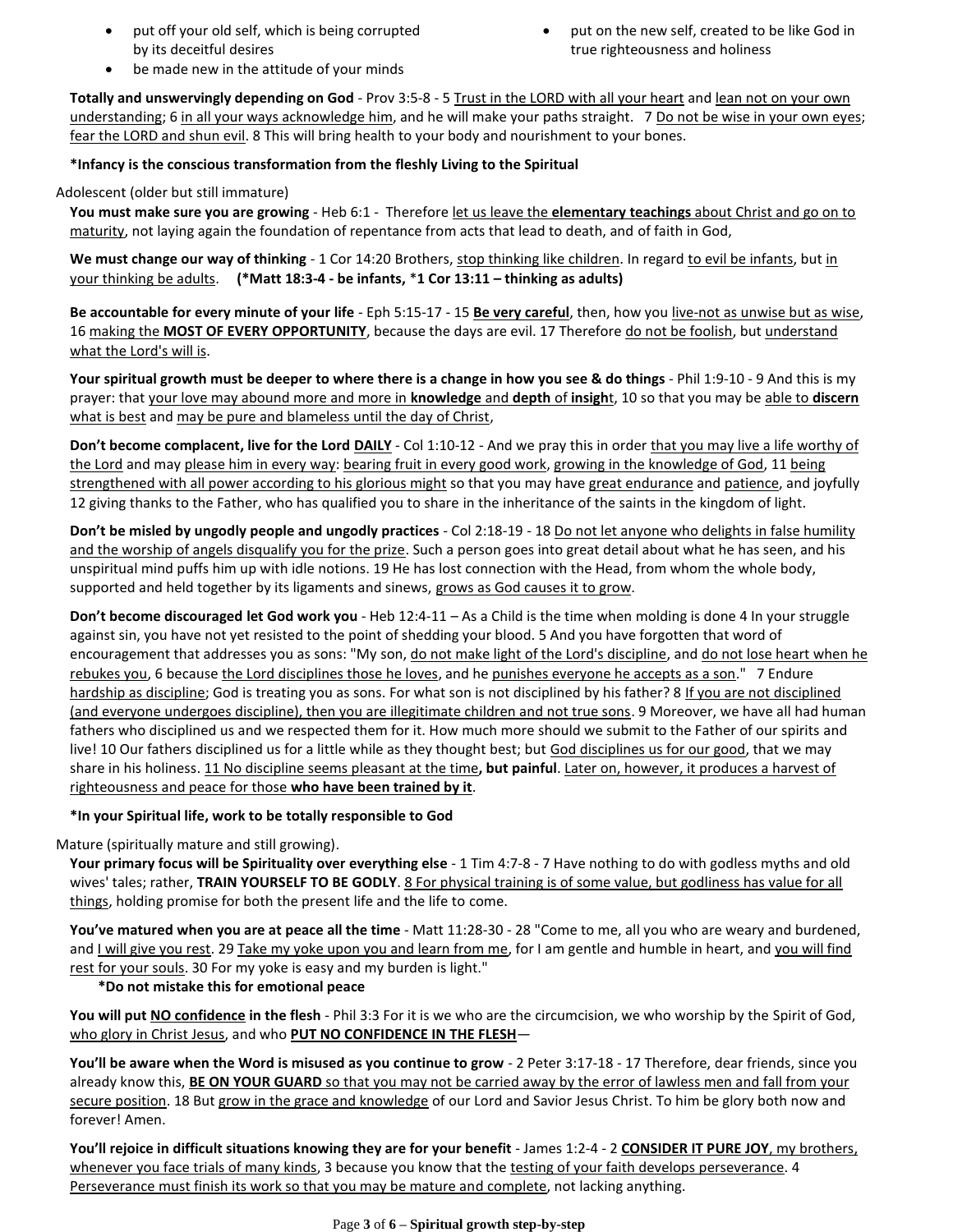**You have matured when your life is you letting go of the past and pressing towards your heavenly future** - Phil 3:12-16 - 12 Not that I have already obtained all this, or have already been made perfect, but I press on to take hold of that for which Christ Jesus took hold of me. 13 Brothers, I do not consider myself yet to have taken hold of it. But one thing I do: Forgetting what is behind and straining toward what is ahead, 14 I press on toward the goal to win the prize for which God has called me heavenward in Christ Jesus. 15 All of us who are mature should take such a view of things. And if on some point you think differently, that too God will make clear to you. 16 Only let us live up to what we have already attained.

**You will be able to receive the deep things of God and distinguish when it's from God and when it's not** - 1 Cor 2:1-8 - When I came to you, brothers, I **DID NOT COME WITH** eloquence or superior wisdom as I proclaimed to you the testimony about God. 2 For I resolved to know nothing while I was with you except Jesus Christ and him crucified. 3 I came to you in weakness and fear, and with much trembling. 4 My message and my preaching were not with wise and persuasive words, but with a demonstration of the Spirit's power, 5 **SO THAT YOUR FAITH MIGHT NOT REST ON MEN'S WISDOM, BUT ON GOD'S POWER**. 6 We do, however, **SPEAK A MESSAGE OF WISDOM AMONG THE MATURE**, but not the wisdom of this age or of the rulers of this age, who are coming to nothing. 7 No, we speak of God's secret wisdom, a wisdom that has been hidden and that God destined for our glory before time began. 8 None of the rulers of this age understood it, for if they had, they would not have crucified the Lord of glory.

**The complex things in the Bible will become clear** - Heb 5:14 But solid food is **FOR THE MATURE**, who by constant use have trained themselves to distinguish good from evil.

- Constant Use
- Trained self
- Distinguishing Good from evil

### **You know your Spiritually Mature when THE SOURCE of your life is God ONLY!**

**We will live "weakening self" to be "strong in HIM"** - 2 Cor 12:9 But he said to me, "**MY GRACE IS SUFFICIENT FOR YOU**, for my **POWER IS MADE PERFECT IN WEAKNESS**." Therefore I will boast all the more gladly about my weaknesses, so that Christ's power may rest on me.

**ALL previous values and goals are trashed and are now focused on one place…Christ!!!** - Phil 3:7-11 - 7 But whatever **WAS** to my profit I now consider loss **FOR THE SAKE OF CHRIST**. 8 What is more, I consider everything a loss **COMPARED TO THE SURPASSING GREATNESS OF KNOWING CHRIST JESUS MY LORD**, for whose sake I have lost all things. I consider them rubbish, **THAT I MAY GAIN CHRIST** 9 and be found in him, not having a righteousness of my own that comes from the law, but that which is through faith in Christ — the righteousness that comes from God and is by faith. 10 I want to know Christ and the power of his resurrection and the fellowship of sharing in his sufferings, becoming like him in his death, 11 and so, somehow, to attain to the resurrection from the dead.

**When we get saved it's not the end, just the beginning** - 2 Peter 1:3-11 - 3 His divine power has given us everything we need for life and godliness **THROUGH OUR KNOWLEDGE OF HIM** who called us by his own glory and goodness. 4 Through these he has given us his very great and precious promises, so that through them you may participate in the divine nature and escape the corruption in the world caused by evil desires. 5 For this very reason, make every effort to add to your faith goodness; and to goodness, **knowledge**; 6 and to knowledge, self-control; and to self-control, perseverance; and to perseverance, godliness; 7 and to godliness, brotherly kindness; and to brotherly kindness, love. 8 For if you possess these qualities in **increasing measure**, they will keep you from being **ineffective** and **unproductive** in your knowledge of our Lord Jesus Christ. 9 But if anyone does not have them, he is nearsighted and blind, and has forgotten that he has been cleansed from his past sins. 10 Therefore, my brothers, be all the more eager to make your calling and election sure. **FOR IF YOU DO THESE THINGS, YOU WILL NEVER FALL**, 11 and you will receive a rich welcome into the eternal kingdom of our Lord and Savior Jesus Christ.

# **\* If you are fully grown in the flesh, you are Independent and self-made. When you are fully grown in the Lord you are fully dependent on God and God Led!!!**

### **WARNING…Not growing could lead to death eternally**

**Not maturing could lead to backsliding** - 2 Peter 2:20-21 - 20 If they have escaped the corruption of the world by knowing our Lord and Savior Jesus Christ and are again entangled in it and overcome, **they are worse off at the end than they were at the beginning**. 21 **IT WOULD HAVE BEEN BETTER FOR THEM NOT TO HAVE KNOWN THE WAY OF RIGHTEOUSNESS, THAN TO HAVE KNOWN IT AND THEN TO TURN THEIR BACKS ON THE SACRED COMMAND THAT WAS PASSED ON TO THEM**.

**Living backslid leads to eternal death** - Heb 10:26-31 - 26 **IF WE DELIBERATELY** keep on sinning after we have received the knowledge of the truth, no sacrifice for sins is left, 27 but only **a fearful expectation of judgment and of raging fire that will consume the enemies of God**. 28 Anyone who rejected the law of Moses died without mercy on the testimony of two or three witnesses. 29 How much more severely do you think a man deserves to be punished who has trampled the Son of God under foot, who has treated as an unholy thing the blood of the covenant that sanctified him, and who has insulted the Spirit of grace? 30 For we know him who said, "It is mine to avenge; I will repay," and again, "The Lord will judge his people." 31 **IT IS A DREADFUL THING TO FALL INTO THE HANDS OF THE LIVING GOD**.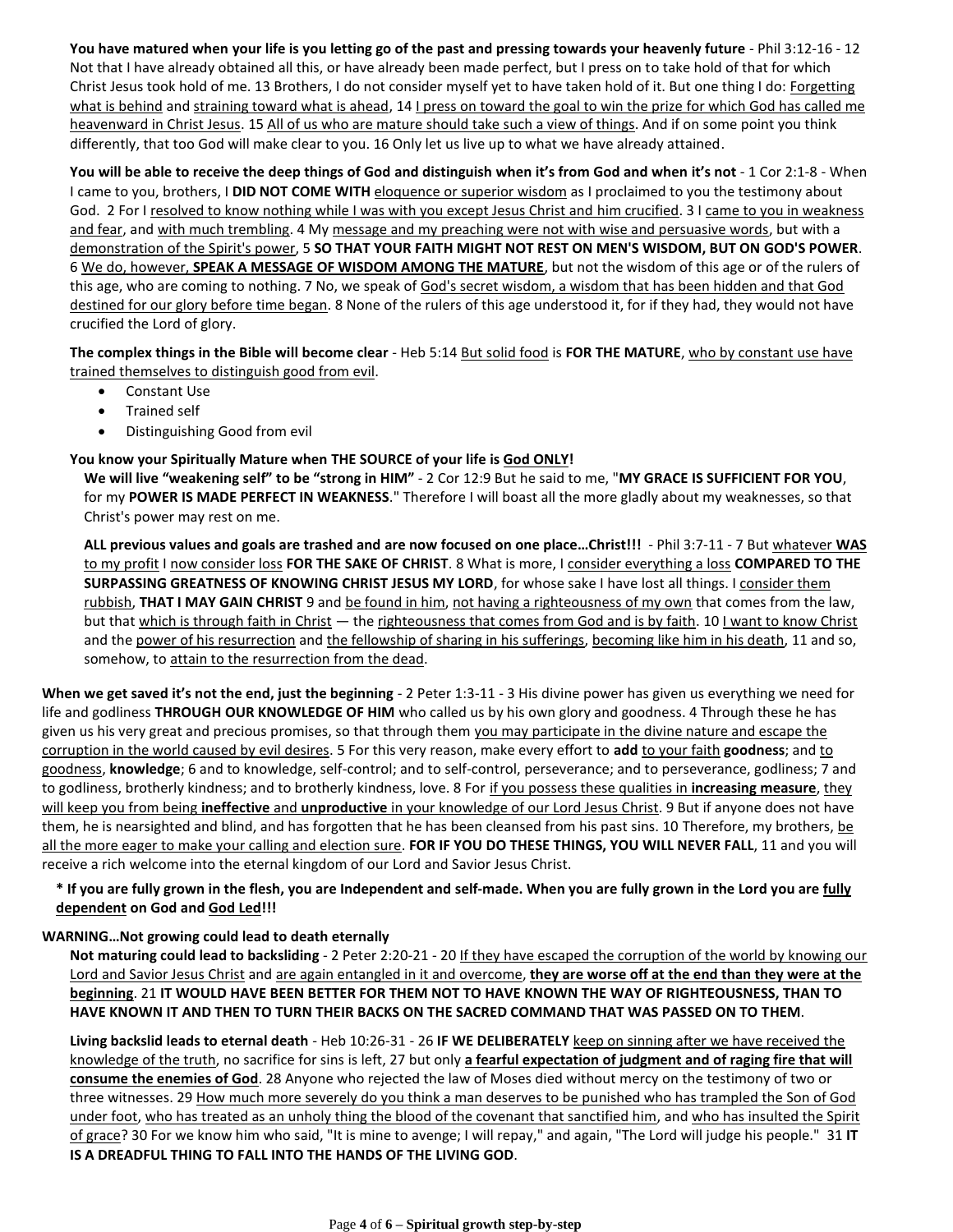# **Question: (SPIRITUAL GROWTH) Name: \_\_\_\_\_\_\_\_\_\_\_\_\_\_\_\_\_\_\_\_\_\_**

- 1. Give examples of how we (Spiritually) thought, talked, and reasoned as a child.
- 2. What is the difference between Spiritual milk and Spiritual solid food?
- 3. What part does Christians have with each other when it comes to Spiritual growth?
- 4. Was Jesus Born Spiritually mature?
- 5. What part does the Church play in Christian's maturity?
- 6. Please explain what 2 Tim 3:1-5 and 2 Tim 4:3-4 are describing that is so bad.
- 7. What is the main requirement that will allow people to enter the Kingdom of Heaven?
- 8. What does Jesus mean when he said, "If anyone comes to me and does not hate his father and mother, his wife and children, his brothers and sisters-yes, even his own life-**HE CANNOT BE MY DISCIPLE" ?**
- 9. What are we doing to ourselves when we hear the Word and don't do them?